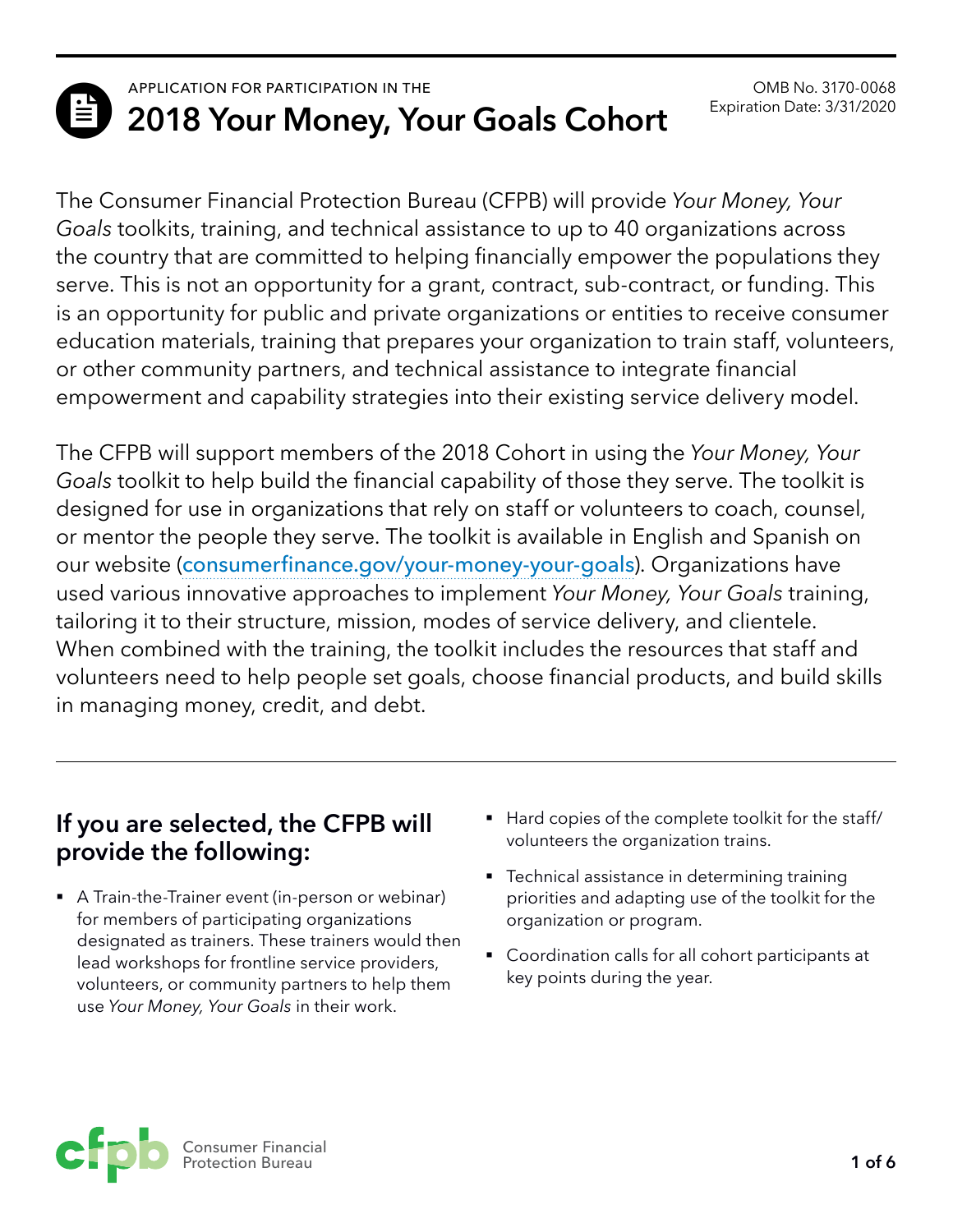# **To participate**

The CFPB anticipates that training and technical assistance will begin in January 2018 and conclude in December 2018.

To be a good fit for this cohort, organizations must serve low-income and/or economically vulnerable people. Other criteria include:

- § **Commitment to integrating financial empowerment into their work.** Demonstrate an understanding of the benefit of helping the people you serve become more financially capable and how their increased financial capability may help them achieve their goals and the outcomes your organization's services support.
- § **Staff capacity for training on and use of the**  *Your Money, Your Goals* **toolkit.** Demonstrate capacity to dedicate staff time to lead training of other staff within the organizations and/or other partners within your community.
- § **Staff capacity to use toolkit with clients.**  Demonstrate capacity to commit staff or volunteer time directly to using the *Your Money, Your Goals* toolkit with low-income and/or economically vulnerable populations.
- § **Commitment to collect and return training surveys.** Willingness to fulfill survey collection responsibilities, which enable us to continue to improve the toolkit and measure its impact.

We are interested in engaging organizations with a variety of capacities and approaches. We welcome both organizations experienced in the work of financial empowerment and those interested in learning how to integrate financial capability topics into their work to increase the value of their existing services.

As you consider how you would implement *Your Money, Your Goals*, you may find the framework detailed in *Building Financial Capability: A Planning Guide for Integrated Services* ([acf.hhs.](http://acf.hhs.gov/sites/default/files/ocs/afi_resource_guide_building_financial_capability_final.pdf) [gov/sites/default/files/ocs/afi\\_resource\\_guide\\_](http://acf.hhs.gov/sites/default/files/ocs/afi_resource_guide_building_financial_capability_final.pdf) [building\\_financial\\_capability\\_final.pdf](http://acf.hhs.gov/sites/default/files/ocs/afi_resource_guide_building_financial_capability_final.pdf) ) useful. It was developed to help organizations integrate financial capability strategies into their work by the Administration for Children and Families, U.S. Department of Health & Human Servicess.

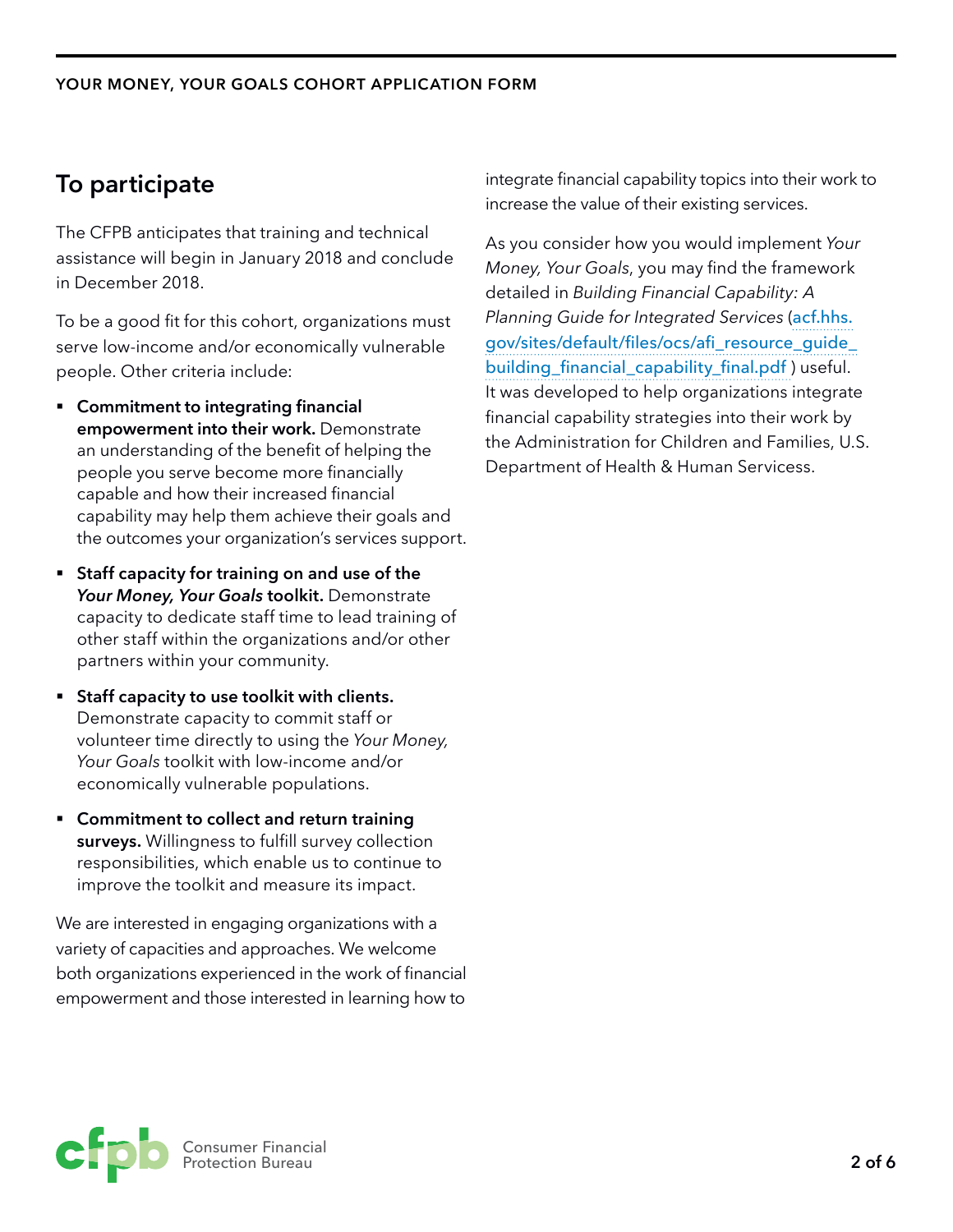#### **Privacy Act Statement**

The information you provide, including contact information, will only be used for managing participation in financial empowerment initiatives sponsored by the Consumer Financial Protection Bureau ("CFPB"). The financial empowerment initiatives are opportunities for public and private organizations or entities to receive tools, training, technical assistance, and other services to help them reach low-income and economically vulnerable consumers. Identifying information collected may be used by and disclosed to employees, contractors, agents, and others authorized by the CFPB to receive this information to assist in related activities.

Information collected by the CFPB will be treated in accordance with the System of Records Notice ("SORN"), CFPB.021 – CFPB Consumer Education and Engagement Records, 77 F.R. 60382.

This collection of information is authorized by Pub. L. No. 111-203, Title X, Sections 1013 and 1022, codified at 12 U.S.C. §§ 5493 and 5512.

Your participation is voluntary, and you may withdraw participation at any time. You are not required to submit or provide any identifying information; however, not doing so may result in the CFPB being unable to fulfill your request.

#### **Paperwork Reduction Act Notice**

According to the Paperwork Reduction Act of 1995, an agency may not conduct or sponsor, and not withstanding any other provision of law a person is not required to respond to a collection of information unless it displays a valid OMB control number. The OMB control number for this collection is 3170-0068. It expires on 3/31/2020. The time required to complete this information collection is estimated to average approximately 5 hours per response. Comments regarding this collection of information, including the estimated response time, suggestions for improving the usefulness of the information, or suggestions for reducing the burden to respond to this collection should be submitted to Bureau at the Consumer Financial Protection Bureau (Attention: PRA Office), 1700 G Street NW, Washington, DC 20552, or by email to [CFPB\\_PRA@cfpb.gov](mailto:CFPB_PRA%40cfpb.gov?subject=).

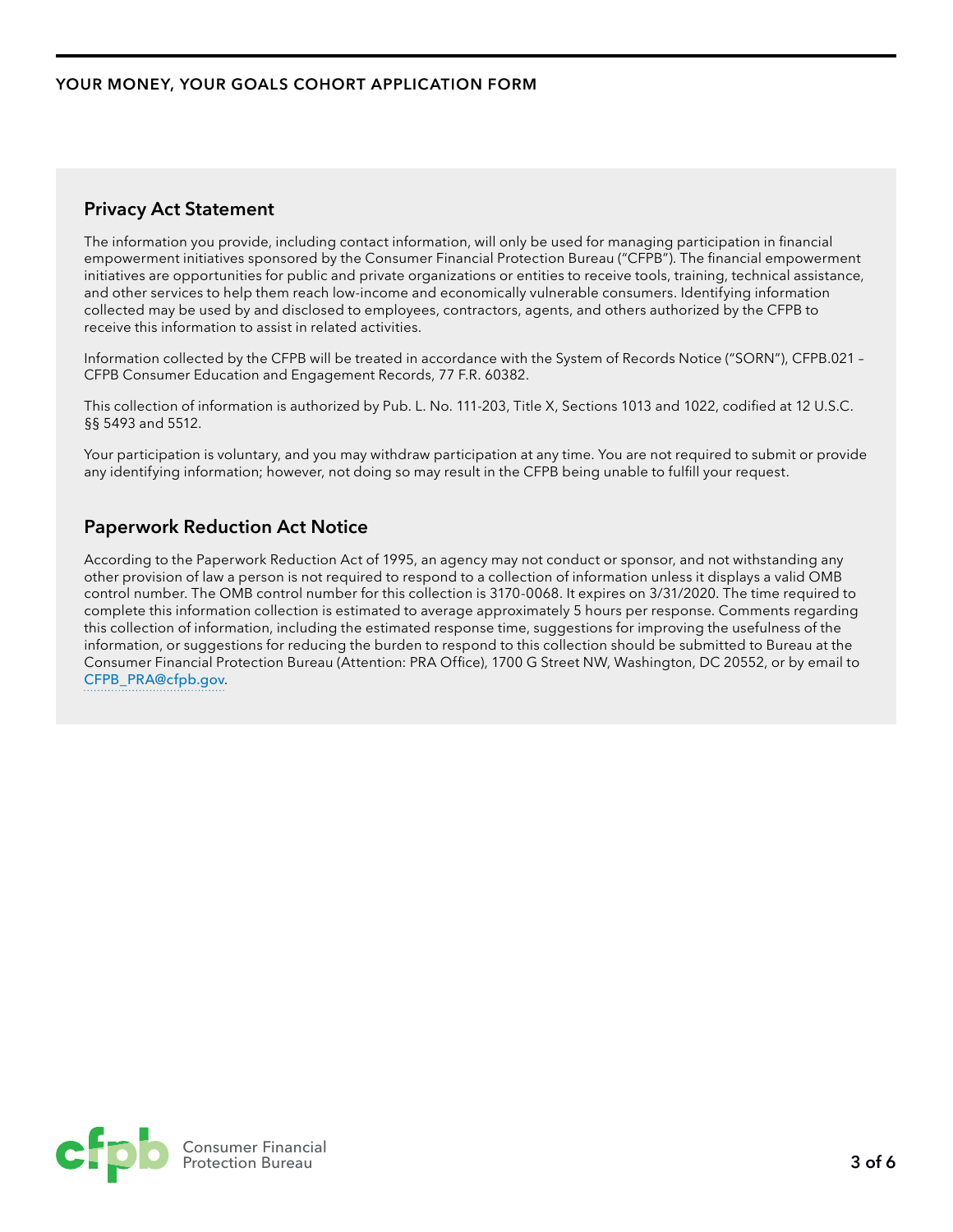#### **YOUR MONEY, YOUR GOALS COHORT APPLICATION FORM**

|   | Please provide<br>your organization's<br>contact information                                           | ORGANIZATION NAME     | ADDRESS                  |
|---|--------------------------------------------------------------------------------------------------------|-----------------------|--------------------------|
|   |                                                                                                        | <b>CITY</b>           | <b>STATE</b><br>ZIP CODE |
|   |                                                                                                        | POINT OF CONTACT NAME | EMAIL                    |
|   |                                                                                                        | <b>WORK PHONE</b>     |                          |
| 2 | What is your<br>organization's<br>mission and vision?                                                  | <b>MISSION</b>        |                          |
|   |                                                                                                        | <b>VISION</b>         |                          |
|   |                                                                                                        |                       |                          |
|   |                                                                                                        |                       |                          |
| 3 | Describe your<br>organization's<br>geographic service<br>territory and the<br>populations it<br>serves |                       |                          |

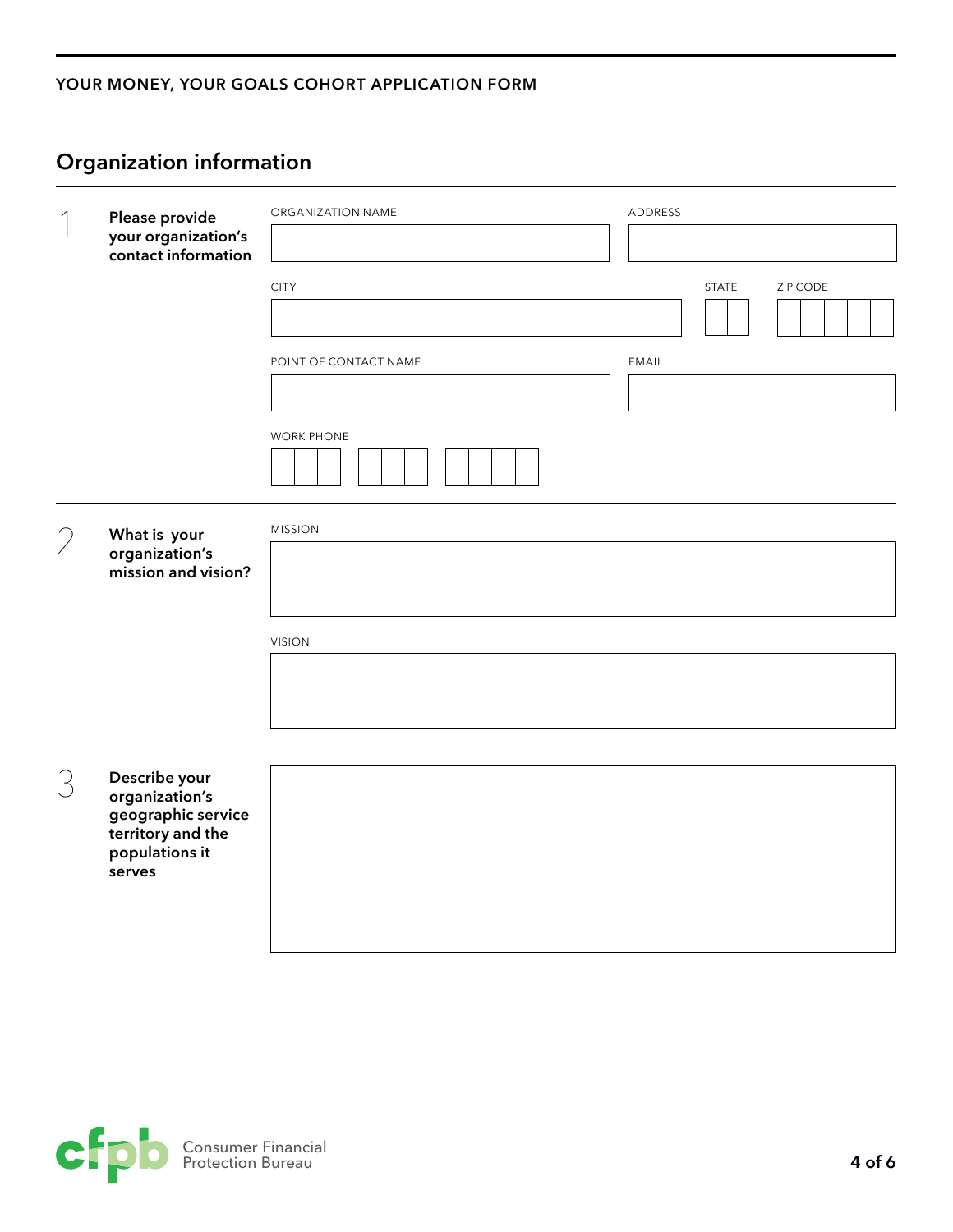#### **YOUR MONEY, YOUR GOALS COHORT APPLICATION FORM**

## **Understanding of the project**

| 4          | Describe your<br>understanding of<br>and commitment<br>to this project's<br>goals                                                                                                       |  |
|------------|-----------------------------------------------------------------------------------------------------------------------------------------------------------------------------------------|--|
| 5          | Describe how<br>this project's<br>services will be<br>integrated into<br>your organization's<br>existing<br>service model,<br>including any<br>complementary<br>wrap-around<br>services |  |
| $\bigcirc$ | Describe your<br>organization's<br>capacity to<br>undertake this<br>project, including<br>availability of<br>administrative<br>support                                                  |  |